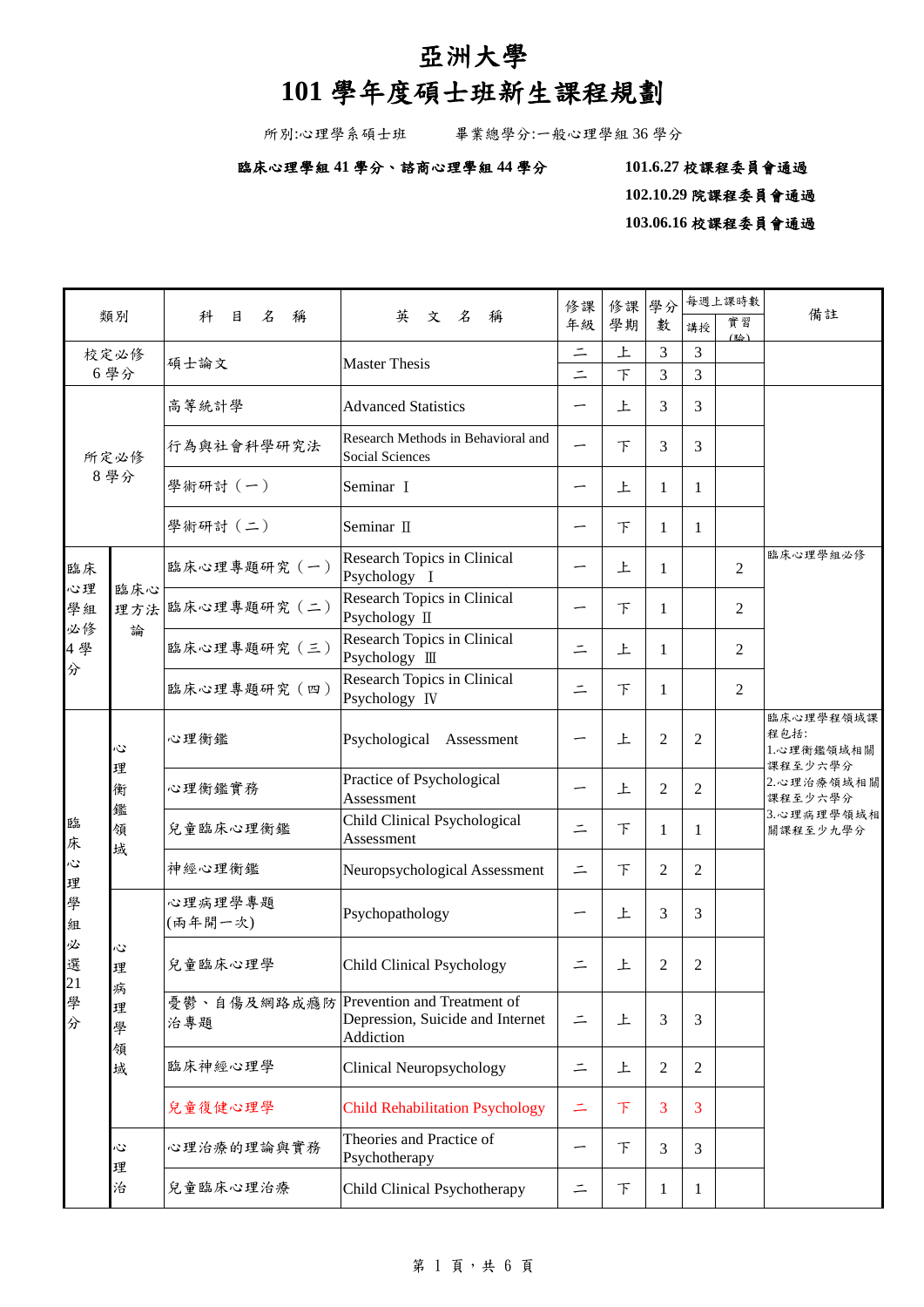| 類別                               |                    |                                              |                                                                                | 修課       | 修課 | 學分             |                | 每週上課時數    | 備註                                                              |  |  |
|----------------------------------|--------------------|----------------------------------------------|--------------------------------------------------------------------------------|----------|----|----------------|----------------|-----------|-----------------------------------------------------------------|--|--|
|                                  |                    | 名<br>科<br>目<br>稱                             | 英<br>文 名<br>稱                                                                  |          | 學期 | 數              | 講授             | 實習<br>(睑) |                                                                 |  |  |
|                                  | 療<br>領             | 認知行為心理治療專題                                   | Special Topics in<br>Cognitive-Behavioral Therapy                              |          | 下  | 3              | 3              |           |                                                                 |  |  |
|                                  | 域                  | 應用                                           | 認知行為心理治療之臨床 Clinical Application to Cognitive-<br><b>Behavioral Therapy</b>    | $\equiv$ | 下  | 3              | 3              |           |                                                                 |  |  |
|                                  |                    | 臨床心理專業倫理與法規                                  | <b>Ethics and Law of Professional</b><br>Clinical psychology                   |          | 下  | 3              | 3              |           |                                                                 |  |  |
|                                  | 其                  | (與一般組合開)                                     | 高等社會或人格心理學 Advanced Social or Personality<br>Psychology                        |          | 上  | 3              | 3              |           |                                                                 |  |  |
|                                  | 它<br>領<br>域        | 高等認知或發展心理學 Advanced Cognitive or<br>(與一般組合開) | Developmental Psychology                                                       |          | 上  | 3              | 3              |           |                                                                 |  |  |
|                                  |                    | (與一般組合開)                                     | 高等生理與神經心理學 Advanced Biopsychology and<br>Neuropsychology                       |          | 下  | 3              | 3              |           |                                                                 |  |  |
|                                  |                    | 高等心理藥物學<br>(與一般組合開)                          | Advanced Psychopharmacology                                                    | ニ        | 下  | 3              | 3              |           |                                                                 |  |  |
|                                  | 諮商與<br>療理論研究<br>領域 |                                              | 心理治 諮商與心理治療理論專題 Special Topics in Theories of<br>Counseling and Psychotherapy  |          | 上  | 3              | 3              |           | 每領域至少修習3學<br>分,合計24學分以上:<br>1. 諮商與心理治療理<br>論領域課程<br>2. 諮商與心理治療實 |  |  |
|                                  | 諮商與<br>療實務研究<br>領域 |                                              | 心理治 諮商與心理治療實務專題 Special Topics in Practice of<br>Counseling and Psychotherapy  |          | 下  | 3              | 3              |           | 務領域課程<br>3. 諮商倫理與法規領<br>域課程<br>4. 心理健康與變態心<br>理學領域課程            |  |  |
|                                  | 諮商倫<br>理與法<br>規領域  | 研究                                           | 諮商專業倫理與法規專題Special Topics in Ethics and Law<br>of Professional Counseling      |          | 上  | 3              | 3              |           | 5. 個案評估與心理衡<br>鑑領域課程<br>6. 團體諮商與心理治<br>療領域課程                    |  |  |
| 商<br>諮                           | 心理健                | 心理衛生專題研究                                     | Special Topics in Mental Health                                                |          | F  | 3              | 3              |           | 7. 諮商兼職(課程)實                                                    |  |  |
| 理<br>Š,<br>學<br>組<br>域<br>領      | 康與變<br>態心理<br>學領域  | 心理病理學專題<br>(與臨床組合開)                          | Psychopathology                                                                |          | 上  | 3              | 3              |           | 習領域課程<br>8. 人格、社會<br>與發展心理學領域課<br>程                             |  |  |
| 課<br>程<br>必<br>選<br>學<br>24<br>分 | 個案評<br>理衡鑑<br>領域   | 估與心心理衡鑑專題研究                                  | Special Topics in Psychological<br>Assessment                                  |          | 上  | 3              | 3              |           |                                                                 |  |  |
| 以上                               | 商與心研究              |                                              | 團體諮團體諮商理論與技術專題Special Topics in Theories and<br>Techniques of Group Counseling |          | 下  | 3              | 3              |           |                                                                 |  |  |
|                                  | 理治療<br>領域          | 團體諮商實務專題研究                                   | Special Topics in Practice of<br><b>Group Counseling</b>                       | $\equiv$ | 上  | 3              | 3              |           |                                                                 |  |  |
|                                  |                    | 諮商兼 諮商實習(一)                                  | Practicum in Counseling(I)                                                     | $\equiv$ | 上  | $\mathbf{2}$   | 2              |           |                                                                 |  |  |
|                                  | 職 (課<br>習領域        | 程)實診商實習(二)                                   | Practicum in Counseling(II)                                                    | Ξ        | 下  | $\overline{2}$ | $\overline{c}$ |           |                                                                 |  |  |
|                                  | 人格、<br>社會          | 高等社會或人格心理學<br>(與一般組合開)                       | <b>Advanced Social or Personality</b><br>Psychology                            |          | 上  | 3              | 3              |           |                                                                 |  |  |
|                                  | 與發展<br>心理學<br>領域   | 高等認知或發展心理學Advanced Cognitive or<br>(與一般組合開)  | Developmental Psychology                                                       |          | 上  | 3              | 3              |           |                                                                 |  |  |
|                                  | 臨床/諮商組<br>共同選修課程   | 諮商與心理治療實務專題                                  | Special Topics in Practice of<br>Counseling and Psychotherapy                  |          | 上下 | 3              | 3              |           |                                                                 |  |  |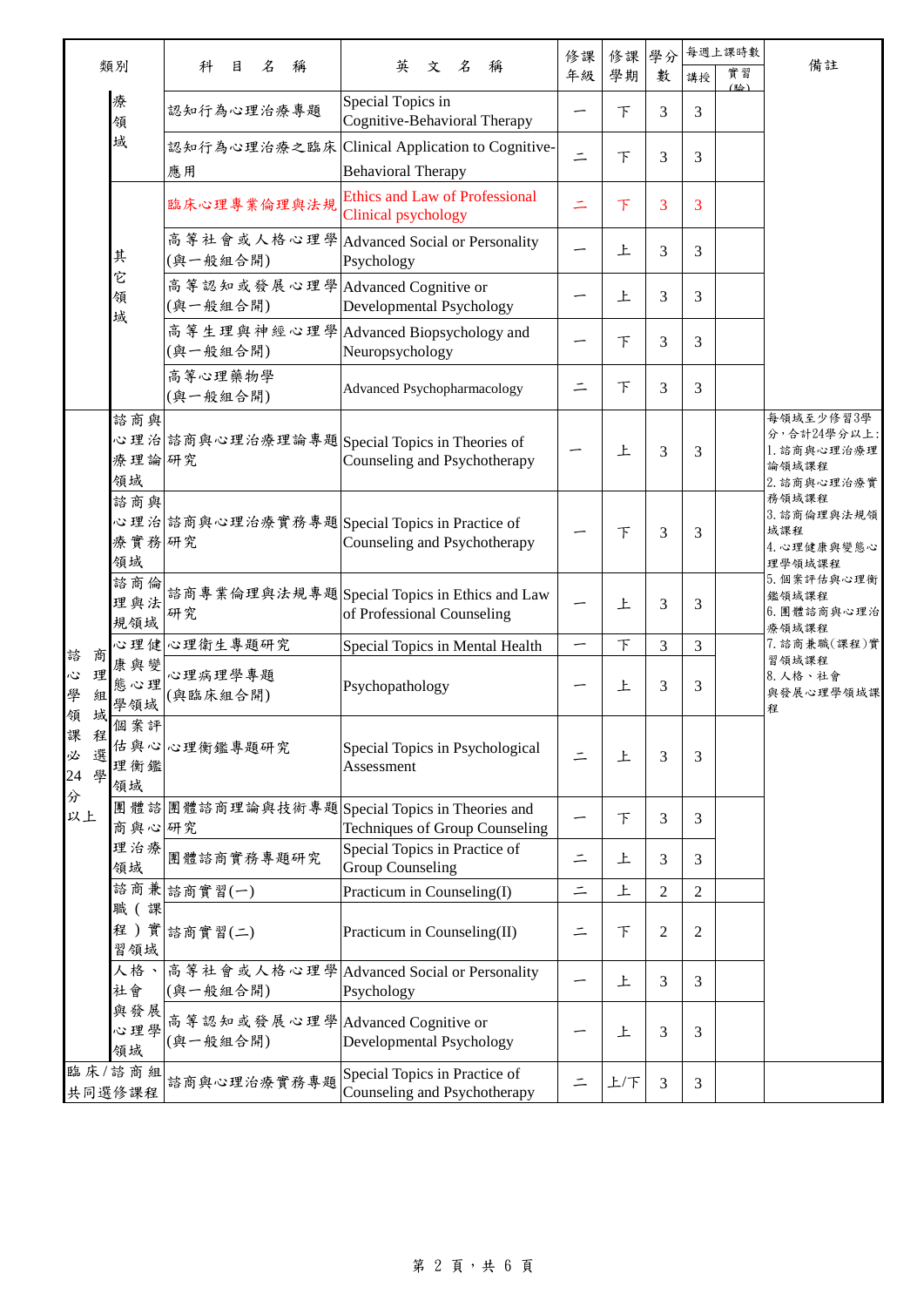|         | 類別     |             | 科<br>名<br>稱<br>目                                                                                                                                                                                                                                                                                                                                                                  | 英<br>文名<br>稱                                                                                                                                                                                                                                                                                                                                                                                                                                            | 修課<br>年級                  | 修課<br>學期         | 學分<br>數     | 講授          | 每週上課時數<br>實習 | 備註                            |
|---------|--------|-------------|-----------------------------------------------------------------------------------------------------------------------------------------------------------------------------------------------------------------------------------------------------------------------------------------------------------------------------------------------------------------------------------|---------------------------------------------------------------------------------------------------------------------------------------------------------------------------------------------------------------------------------------------------------------------------------------------------------------------------------------------------------------------------------------------------------------------------------------------------------|---------------------------|------------------|-------------|-------------|--------------|-------------------------------|
|         |        |             | 創傷與危機處理 Trauma and Crisis Intervention<br>表達性藝術治療 Expressive Arts Therapy<br>家庭暴力專題 Special Topics in Domestic Violence<br>特殊家庭議題研究 Special Issues in Family<br>物質濫用與成瘾 Substance Abuse and Dependence<br>性侵害治療議題 Issues in Sexual Abuse Therapy                                                                                                                                  | 性與性別發展議題 Issues in Sex and Gender Development<br>家庭與婚姻專題 Special Topics in Family and Marriage<br>哀傷諮商專題 Special Topics in Grief Counseling and Therapy<br>身心障礙者心理諮商專題 Special Topics in Counseling Individuals with Disabilities<br>常見心理疾病議題研究 Current Issues in Mental Disorders<br>多元文化諮商議題 Issues in Multicultural Counseling<br>特殊兒童心理諮商專題 Special Topics in Counseling Exceptional Children<br>家庭系統理論與介入 Theory and Intervention of Family System |                           |                  |             |             | (胚人)         |                               |
|         |        |             | 犯罪心理學 Criminal Psychology<br>焦點解決短期治療 Solution-Focused Brief Therapy<br>敘事治療 Narrative Therapy                                                                                                                                                                                                                                                                                    |                                                                                                                                                                                                                                                                                                                                                                                                                                                         |                           |                  |             |             |              |                               |
| 分<br>組  | 般      | 實<br>驗      | 高等認知或發展心理學                                                                                                                                                                                                                                                                                                                                                                        | Advanced Cognitive or<br>Developmental Psychology                                                                                                                                                                                                                                                                                                                                                                                                       |                           | 上                | 3           | 3           |              | 一般心理學組領域<br>課程:               |
| 選<br>俢  | 心<br>理 | 心<br>理      | 高等生理與神經心理學                                                                                                                                                                                                                                                                                                                                                                        | Advanced Biopsychology and<br>Neuropsychology                                                                                                                                                                                                                                                                                                                                                                                                           |                           | 下                | 3           | 3           |              | 本組學生必選12<br>學分以上領域課           |
| 12<br>學 | 學<br>組 | 學<br>領<br>域 | 高等心理藥物學                                                                                                                                                                                                                                                                                                                                                                           | <b>Advanced Psychopharmacology</b>                                                                                                                                                                                                                                                                                                                                                                                                                      | ⋍                         | F                | 3           | 3           |              | 程。<br>兩個領域分別成組                |
| 分       |        |             | 實驗心理學專題                                                                                                                                                                                                                                                                                                                                                                           | Seminar in Experimental<br>Psychology                                                                                                                                                                                                                                                                                                                                                                                                                   | —<br>$\equiv$<br>$\equiv$ | F<br>上<br>$\top$ | 3<br>3<br>3 | 3<br>3<br>3 |              | 後,各組學生必選<br>組內領域課程 12<br>學分以上 |
|         |        |             | 認知神經心理學 Cognitive Neuropsychology<br>認知神經科學文獻討論 Neuroscience Readers<br>大腦與記憶 Brain and Memory<br>思考與問題解決 Thinking and Problem Solving<br>決策心理學 Psychology of Decision Making<br>認知發展 Cognitive Development<br>視覺認知 Visual Cognition<br>學習心理學專論 Topics in Learning Psychology<br>眼動儀研究 Eyetracker in Research<br>圖片與眼動 Picture and Eye Movement<br>閲讀與眼動 Reading and Eye Movement | 行為測量與實驗分析 Behavioral Measurement and Experimental Analysis<br>知覺心理學專題 Topics in Advanced Human Perception                                                                                                                                                                                                                                                                                                                                               |                           |                  |             |             |              |                               |
|         |        |             | 學應 高等社會或人格心理學<br>領用<br>域社會等組織心理學                                                                                                                                                                                                                                                                                                                                                  | <b>Advanced Social or Personality</b><br>Psychology<br><b>Advanced Organizational</b><br>Psychology                                                                                                                                                                                                                                                                                                                                                     |                           | 上<br>上           | 3<br>3      | 3<br>3      |              |                               |
|         |        | 與<br>ᅚ<br>商 | 高等工業心理學                                                                                                                                                                                                                                                                                                                                                                           | <b>Advanced Industrial Psychology</b>                                                                                                                                                                                                                                                                                                                                                                                                                   |                           | $\top$           | 3           | 3           |              |                               |
|         |        |             | 社會與人格心理學專題                                                                                                                                                                                                                                                                                                                                                                        | Seminar in Social and Personality<br>Psychology                                                                                                                                                                                                                                                                                                                                                                                                         | $\equiv$                  | F<br>上           | 3<br>3      | 3<br>3      |              |                               |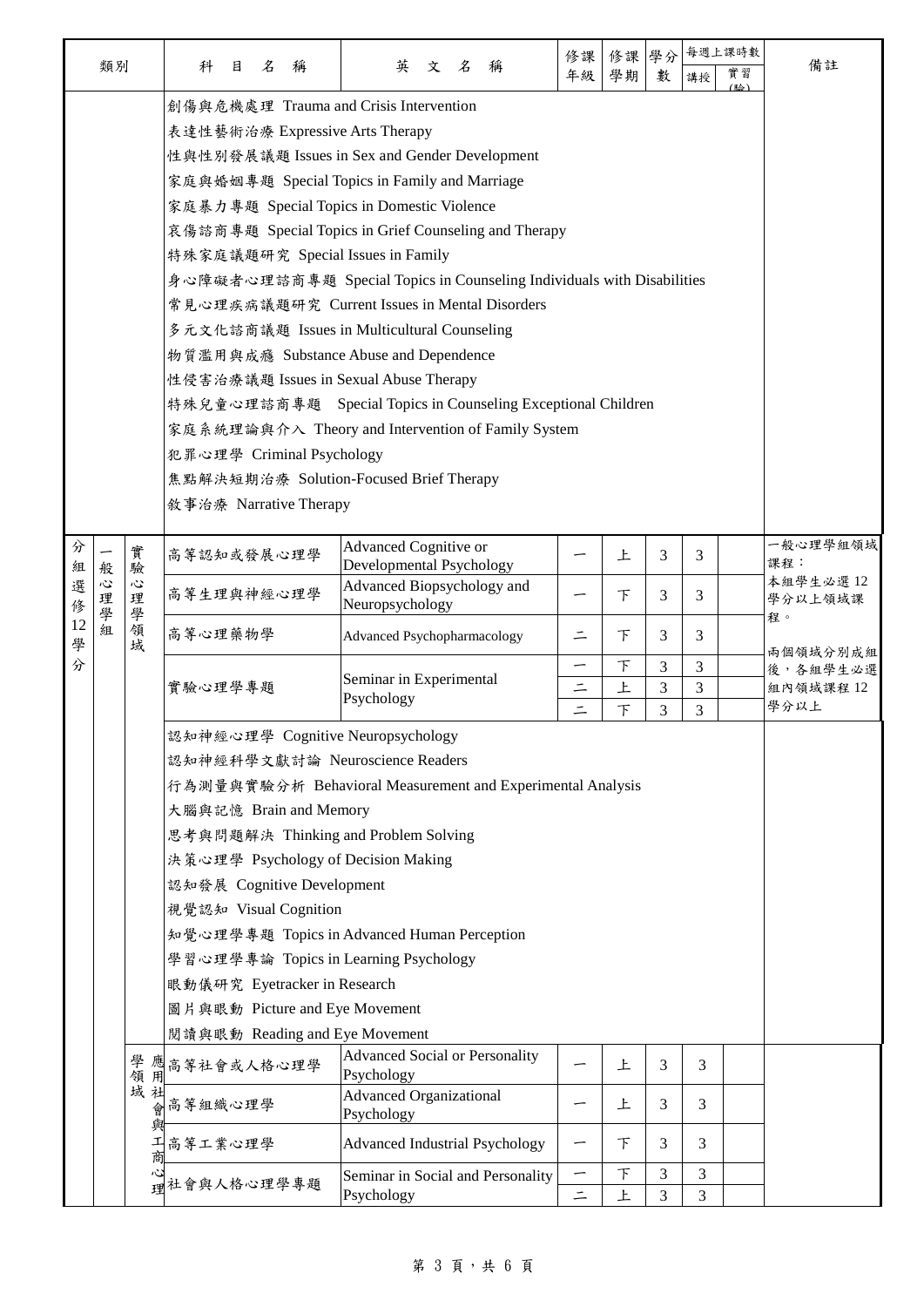|                  |             |                       |                                                                                                                                                                                                                                                                       |                                                                                                                                                                                                                                                                                                                                                                                                                                                                   | 修課       | 修課     | 學分             |                | 每週上課時數    |    |
|------------------|-------------|-----------------------|-----------------------------------------------------------------------------------------------------------------------------------------------------------------------------------------------------------------------------------------------------------------------|-------------------------------------------------------------------------------------------------------------------------------------------------------------------------------------------------------------------------------------------------------------------------------------------------------------------------------------------------------------------------------------------------------------------------------------------------------------------|----------|--------|----------------|----------------|-----------|----|
|                  | 類別          |                       | 科<br>名<br>目<br>稱                                                                                                                                                                                                                                                      | 英<br>文 名<br>稱                                                                                                                                                                                                                                                                                                                                                                                                                                                     | 年級       | 學期     | 數              | 講授             | 實習<br>(脸) | 備註 |
|                  |             |                       |                                                                                                                                                                                                                                                                       |                                                                                                                                                                                                                                                                                                                                                                                                                                                                   | $\equiv$ | 下      | $\overline{3}$ | 3              |           |    |
|                  |             |                       | 正向心理學 Positive Psychology<br>自我心理學 Self Psychology<br>犯罪心理學 Criminal psychology<br>當代社會議題研討 Current Issues in Society<br>社會心理學議題 Social Psychology Issues<br>人格理論深論 Personality Theory Readers<br>成人性格發展 Adult Personality Development<br>歷史心理學 Historical Psychology | 生命故事與心理傳記學 Life Narratives and Psychobiography                                                                                                                                                                                                                                                                                                                                                                                                                    |          |        |                |                |           |    |
| 分<br>組<br>選<br>俢 | 般<br>心<br>理 | 應<br>用<br>社<br>會      |                                                                                                                                                                                                                                                                       |                                                                                                                                                                                                                                                                                                                                                                                                                                                                   |          | 下      | 3              | 3              |           |    |
| 12<br>學<br>分     | 學<br>組      | 與<br>工<br>商<br>心<br>理 | 工業心理學專題                                                                                                                                                                                                                                                               | Seminar in Industrial Psychology                                                                                                                                                                                                                                                                                                                                                                                                                                  |          | 上      | 3              | 3              |           |    |
|                  |             | 一學領域                  |                                                                                                                                                                                                                                                                       |                                                                                                                                                                                                                                                                                                                                                                                                                                                                   |          | 下      | 3              | 3              |           |    |
|                  |             |                       | 工作分析議題 Issues in Job Analysis<br>招募與甄選議題 Issues in Recruitment and Selection<br>訓練與發展議題 Issues in Training and Development<br>評鑑中心法議題 Issues in Assessment Center<br>激勵與領導議題 Issues in Motivation and Leadership<br>團體動力學議題 Issues in Group Dynamics                  | 績效評估與目標面談議題 Issues in Performance Appraisal and MBO Interview<br>人因工程學議題 Issues in Ergonomics and Human Factors<br>組織文化與發展議題 Issues in Organizational Culture and Development<br>職場健康心理學議題 Issues in Occupational Health Psychology<br>助人關係與技巧議題 Issues in Helping Relationship and Skills<br>創業心理學議題 Issues in Entrepreneurial Psychology<br>廣告與行銷研究議題 Issues in Advertising and Marketing Research<br>健康行為與健康傳播議題 Issues in Health Psychology and Communication |          |        |                |                |           |    |
|                  |             |                       |                                                                                                                                                                                                                                                                       |                                                                                                                                                                                                                                                                                                                                                                                                                                                                   |          | $\top$ | $\overline{3}$ |                |           |    |
|                  |             |                       |                                                                                                                                                                                                                                                                       |                                                                                                                                                                                                                                                                                                                                                                                                                                                                   |          |        |                | $\mathfrak{Z}$ |           |    |
|                  |             |                       | 組織心理學專題                                                                                                                                                                                                                                                               | Seminar in Organizational<br>Psychology                                                                                                                                                                                                                                                                                                                                                                                                                           | $\equiv$ | 上      | 3              | 3              |           |    |
|                  |             |                       |                                                                                                                                                                                                                                                                       |                                                                                                                                                                                                                                                                                                                                                                                                                                                                   |          | 下      | 3              | 3              |           |    |

## $\,$ 第 $\,$ 4 頁, 共 $\,$ 6 頁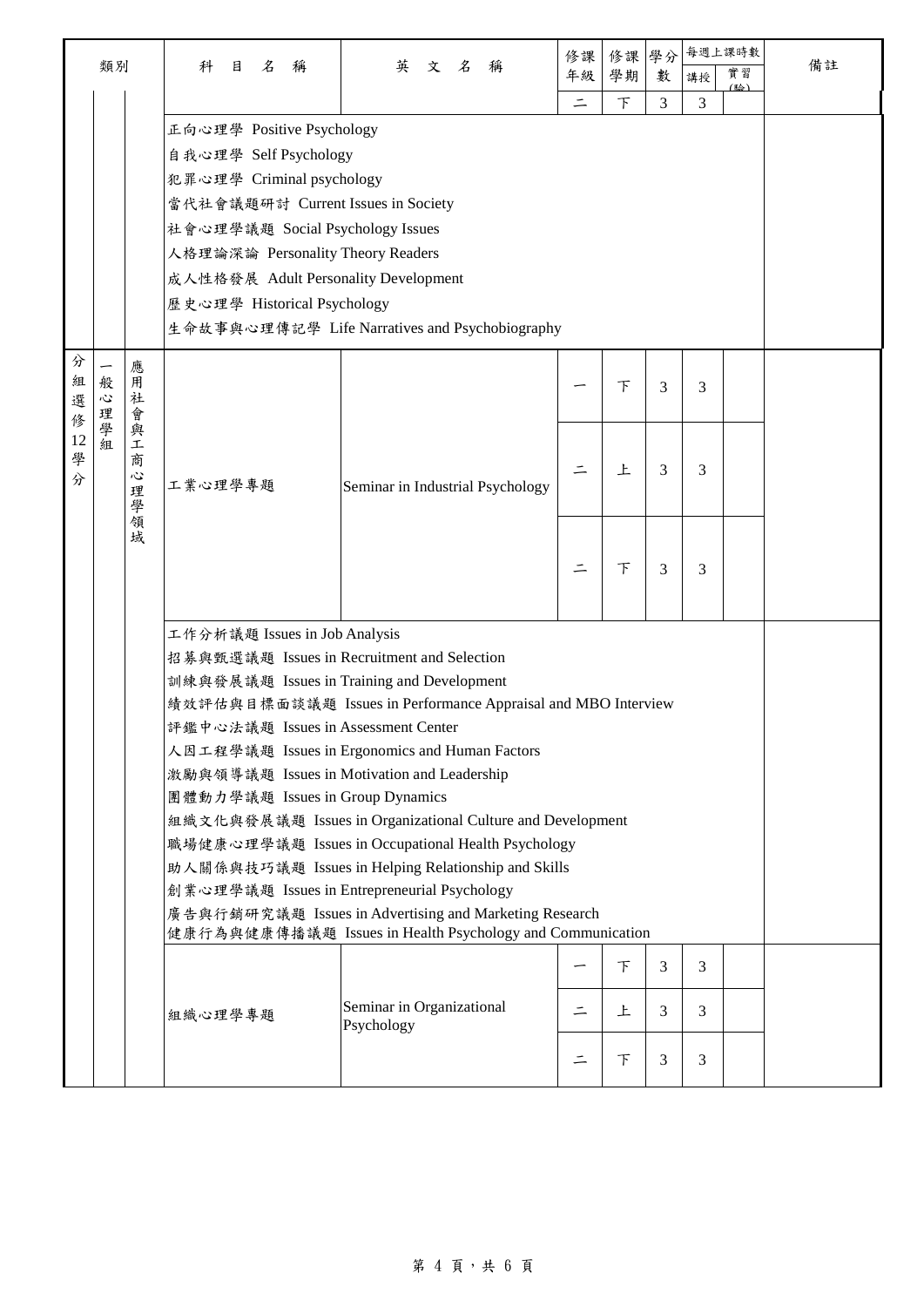|        |                    |                  |                                                                                                |                                   |                             |                                                               |     |   |          | 修課               | 修課     | 學分                   |    | 每週上課時數 |           |
|--------|--------------------|------------------|------------------------------------------------------------------------------------------------|-----------------------------------|-----------------------------|---------------------------------------------------------------|-----|---|----------|------------------|--------|----------------------|----|--------|-----------|
|        | 類別                 | 科                | 目                                                                                              | $\mathcal{Z}$                     | 稱                           | 英                                                             | 文 名 |   | 稱        | 年級               | 學期     | 數                    | 講授 | 實習     | 備註        |
|        |                    |                  |                                                                                                |                                   |                             | 工作分析議題 Issues in Job Analysis                                 |     |   |          |                  |        |                      |    | (略)    |           |
|        |                    |                  |                                                                                                |                                   |                             | 招募與甄選議題 Issues in Recruitment and Selection                   |     |   |          |                  |        |                      |    |        |           |
|        |                    |                  |                                                                                                |                                   |                             | 訓練與發展議題 Issues in Training and Development                    |     |   |          |                  |        |                      |    |        |           |
|        |                    |                  |                                                                                                |                                   |                             | 績效評估與目標面談議題 Issues in Performance Appraisal and MBO Interview |     |   |          |                  |        |                      |    |        |           |
|        |                    |                  |                                                                                                |                                   |                             | 評鑑中心法議題 Issues in Assessment Center                           |     |   |          |                  |        |                      |    |        |           |
|        |                    |                  |                                                                                                |                                   |                             | 人因工程學議題 Issues in Ergonomics and Human Factors                |     |   |          |                  |        |                      |    |        |           |
|        |                    |                  |                                                                                                |                                   |                             | 激勵與領導議題 Issues in Motivation and Leadership                   |     |   |          |                  |        |                      |    |        |           |
|        |                    |                  |                                                                                                |                                   |                             |                                                               |     |   |          |                  |        |                      |    |        |           |
|        |                    |                  | 團體動力學議題 Issues in Group Dynamics<br>組織文化與發展議題 Issues in Organizational Culture and Development |                                   |                             |                                                               |     |   |          |                  |        |                      |    |        |           |
|        |                    |                  |                                                                                                |                                   |                             | 職場健康心理學議題 Issues in Occupational Health Psychology            |     |   |          |                  |        |                      |    |        |           |
|        |                    |                  |                                                                                                |                                   |                             | 助人關係與技巧議題 Issues in Helping Relationship and Skills           |     |   |          |                  |        |                      |    |        |           |
|        |                    |                  |                                                                                                |                                   |                             | 創業心理學議題 Issues in Entrepreneurial Psychology                  |     |   |          |                  |        |                      |    |        |           |
|        |                    |                  |                                                                                                |                                   |                             | 廣告與行銷研究議題 Issues in Advertising and Marketing Research        |     |   |          |                  |        |                      |    |        |           |
|        |                    |                  |                                                                                                |                                   |                             | 健康行為與健康傳播議題 Issues in Health Psychology and Communication     |     |   |          |                  |        |                      |    |        |           |
| 實      | 欲報考諮               |                  |                                                                                                |                                   |                             |                                                               |     |   |          |                  |        |                      |    |        | 1.僅限諮商心理學 |
| 習      | 商與臨床               | 諮商駐地實習 (一)       |                                                                                                | Internship in Counseling I        | 三                           | 上                                                             | 3   | 3 |          | 組選修<br>2.選修諮商駐地實 |        |                      |    |        |           |
| 實      | 心理師者               |                  |                                                                                                |                                   |                             |                                                               |     |   |          |                  |        |                      |    |        | 習者須先修畢諮商  |
| 務<br>選 | 必選                 | 諮商駐地實習 (二)       |                                                                                                |                                   |                             | Internship in Counseling II                                   |     |   |          | 三                | $\top$ | 3                    | 3  |        | 心理學組領域課程  |
| 俢      |                    | 臨床心理實習(一)        |                                                                                                | Internship in Clinical Psychology |                             |                                                               |     |   |          | 1.僅限臨床心理學        |        |                      |    |        |           |
|        |                    |                  |                                                                                                |                                   | 三                           | 上                                                             | 3   | 3 |          | 組選修              |        |                      |    |        |           |
|        |                    |                  |                                                                                                |                                   |                             | Internship in Clinical Psychology<br>П                        |     |   |          |                  |        | 2.選修臨床心理實            |    |        |           |
|        |                    | 臨床心理實習(二)        |                                                                                                |                                   |                             |                                                               | 三   | 下 | 3        | 3                |        | 習者須先修畢臨床<br>心理學組領域課程 |    |        |           |
|        | 一般心理               |                  | Apprenticeship in Research and                                                                 |                                   |                             |                                                               |     |   | 一般心理學組必選 |                  |        |                      |    |        |           |
|        | 學組 4 學 研究與實務見習 (一) |                  |                                                                                                |                                   |                             | Application I                                                 |     |   |          | —                | 上      | 1                    | 1  |        | 4學分       |
|        | 分                  |                  |                                                                                                |                                   |                             |                                                               |     |   |          |                  |        |                      |    |        |           |
|        |                    | 研究與實務見習 (二)      |                                                                                                |                                   |                             | Apprenticeship in Research and<br>Application II              |     |   |          |                  | $\top$ | 1                    | 1  |        |           |
|        |                    |                  |                                                                                                |                                   |                             | Practicum in Research and                                     |     |   |          |                  |        |                      |    |        |           |
|        |                    | 研究與實務實習 (一)      |                                                                                                |                                   |                             | Application I                                                 |     |   |          | $\equiv$         | 上      | 1                    | 1  |        |           |
|        |                    |                  |                                                                                                |                                   |                             | Practicum in Research and                                     |     |   |          |                  |        |                      |    |        |           |
|        |                    | 研究與實務實習 (二)      |                                                                                                |                                   |                             | Application II                                                |     |   |          | $\equiv$         | 下      | 1                    | 1  |        |           |
|        | 自由選修               | 科學論文寫作           |                                                                                                |                                   |                             | Scientific Thesis Writing                                     |     |   |          | -                | 上/下    | 3                    | 3  |        |           |
|        | 6學分                |                  |                                                                                                |                                   |                             | Seminar in Research                                           |     |   |          |                  |        |                      |    |        |           |
|        |                    | 研究方法專題           |                                                                                                |                                   |                             | Methodology                                                   |     |   |          | ⋍                | 上/下    | 3                    | 3  |        |           |
|        |                    |                  |                                                                                                |                                   | 質化研究法 Qualitative Methods   |                                                               |     |   |          |                  |        |                      |    |        |           |
|        |                    |                  |                                                                                                |                                   |                             | 量化研究與統計軟體 Quantitative Methods and Statistical Software       |     |   |          |                  |        |                      |    |        |           |
|        |                    |                  |                                                                                                |                                   | 多變量分析 Multivariate Analysis |                                                               |     |   |          |                  |        |                      |    |        |           |
|        |                    |                  |                                                                                                |                                   |                             | 高等測量理論 Advanced Psychological Measurement                     |     |   |          |                  |        |                      |    |        |           |
|        |                    | 田野研究 Field Study |                                                                                                |                                   |                             |                                                               |     |   |          |                  |        |                      |    |        |           |
|        |                    |                  |                                                                                                |                                   |                             |                                                               |     |   |          |                  |        |                      |    |        |           |
|        |                    |                  |                                                                                                |                                   |                             | 深度訪談與焦點團體 In-Depth Interview and Focus Group                  |     |   |          |                  |        |                      |    |        |           |
|        |                    |                  |                                                                                                |                                   |                             | 組織發展與組織臨床研究 Organization Development and Clinical Research    |     |   |          |                  |        |                      |    |        |           |
|        |                    | 認知科學綜論           |                                                                                                |                                   |                             | Topics in Cognitive Science                                   |     |   |          | $\equiv$         | 下      | 3                    | 3  |        |           |
|        |                    |                  |                                                                                                |                                   |                             |                                                               |     |   |          |                  |        |                      |    |        |           |
|        |                    | 高等消費心理學          |                                                                                                |                                   |                             | <b>Advanced Consumer Psychology</b>                           |     |   |          | -                | 下      | 3                    | 3  |        |           |
|        |                    | 消費心理學專題          |                                                                                                |                                   |                             | Seminar in Consumer Psychology                                |     |   |          | $\equiv$         | 上      | 3                    | 3  |        |           |
|        |                    |                  |                                                                                                |                                   |                             |                                                               |     |   |          |                  |        |                      |    |        |           |
|        |                    | 科技與心理            |                                                                                                |                                   |                             | Technology and psychology                                     |     |   |          | $\equiv$         | 上      | 3                    | 3  |        |           |
|        |                    | 學術研討 (三)         |                                                                                                |                                   |                             | Seminar III                                                   |     |   |          | 드                | 上      | 1                    | 1  |        |           |